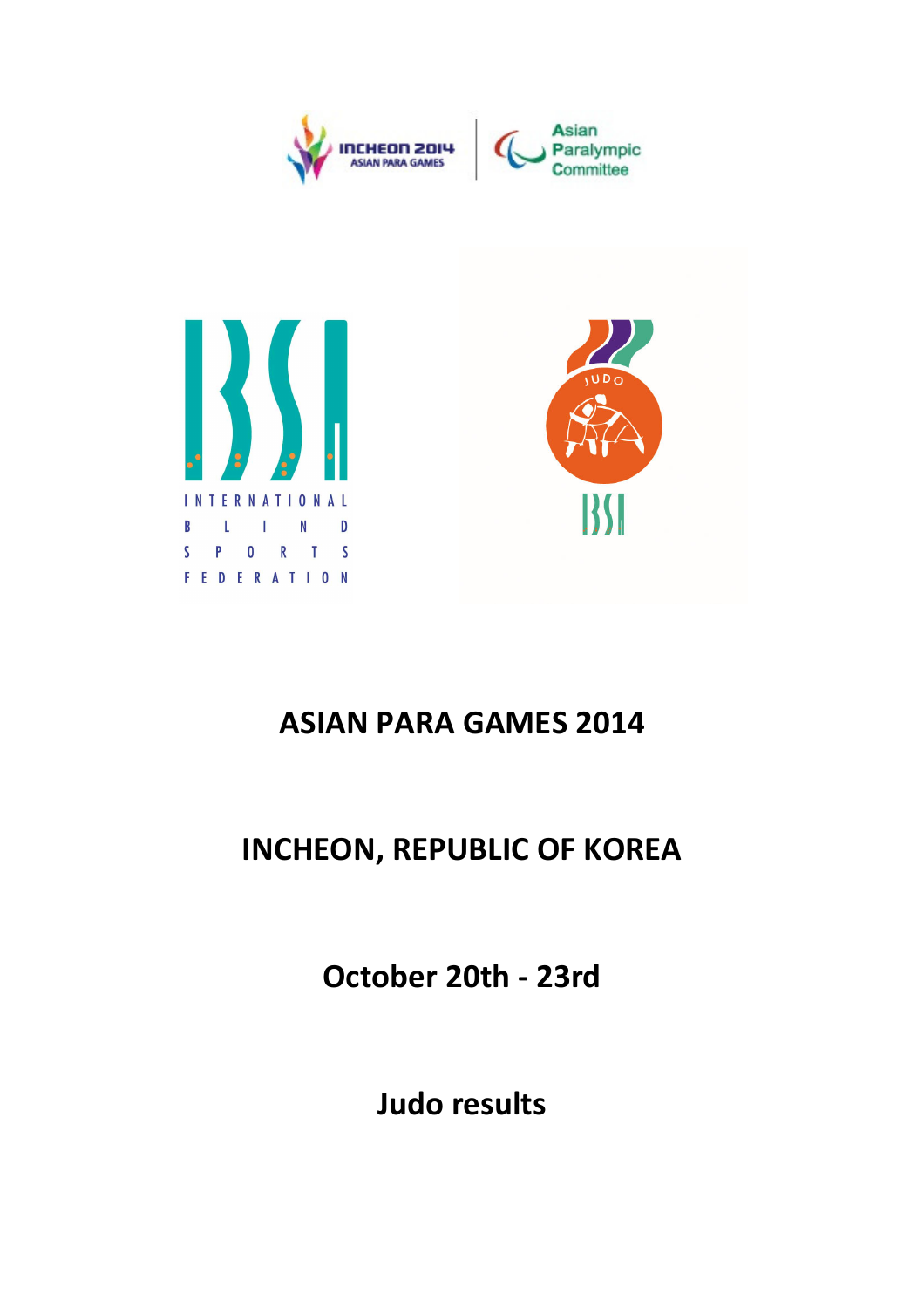|                | $-60kg$                               |                   |
|----------------|---------------------------------------|-------------------|
| 1.             | NAMOZOV Sherzod B3                    | <b>UZB</b>        |
| 2.             | BOLORMAA Uugankhuu B3                 | <b>MGL</b>        |
| 3.             | LI Xiaodong B2                        | <b>CHN</b>        |
| 3.             | LEE Min Jae B2                        | KOR <sup>30</sup> |
| 5.             | BANITABA KHORAM ABADI Seyed Meysam B1 | ۰<br>IRI          |
| 5.             | CHANG Yu B3                           | TPE ©             |
| 7 <sub>1</sub> | SARIYEV Anuar B2                      | KA.               |
| 7 <sub>1</sub> | KANG Duck Mo B2                       | KOR               |
|                |                                       |                   |

| <b>KHALILOV Sharif B2</b><br>1.<br>2.<br>CHATPHUENG Rung B1<br>3.<br>NOURI JAFARI Seyed Omid B2<br>З.<br><b>HATSUSE Yusuke B2</b> | <b>UZB</b><br>THA |
|-----------------------------------------------------------------------------------------------------------------------------------|-------------------|
|                                                                                                                                   |                   |
|                                                                                                                                   |                   |
|                                                                                                                                   | ΙR                |
|                                                                                                                                   | <b>JPN</b>        |
| 5.<br>DEMCHIGDORJ Erdenebayar B1                                                                                                  | MGL               |

|                | $-66$ kg                    |                  |
|----------------|-----------------------------|------------------|
| 1.             | <b>BERDIYOROV Nurbek B2</b> | <b>UZB</b>       |
| 2.             | PARK Jong Seok B1           | KOR <sup>3</sup> |
| 3.             | RAHMATI Saeid B2            | ۰<br>IRI         |
| 3.             | AAJIM Munkhbat B3           | <b>MGL</b>       |
| 5.             | ZHAO Xu B <sub>2</sub>      | <b>CHN</b>       |
| 5.             | HIROSE Makoto B2            | <b>JPN</b>       |
| 7 <sub>1</sub> | JFONG Hoemin B2             | KOR              |
| 7.             | <b>KONGSUK Vitoon B1</b>    | THA              |

|                | $-73kg$                  |            |
|----------------|--------------------------|------------|
| 1.             | SAYIDOV Feruz B3         | UZB        |
| 2.             | ALI SHANANI Mohammad B2  | IRI        |
| 3.             | TAKAHASHI Hidekatsu B2   | JPN.       |
| 3.             | YOUN Sang Min B2         | KOR        |
| 5.             | ENKHTUYA Davaadagva B3   | MGL        |
| 5.             | WONGPHAET Witthaya B1    | <b>THA</b> |
| 7.             | JANAKIRAMAN Manoharan B1 | IND<br>69  |
| 7 <sub>1</sub> | PADILLA Genner B2        | PН         |
|                |                          |            |

|    | $-90$ kg                   |                  |
|----|----------------------------|------------------|
| 1. | <b>BOBOEV Shukhrat B3</b>  | UZB              |
| 2. | KITAZONO Aramitsu B2       | <b>JPN</b>       |
| З. | ABFD Mohammad B2           | $\bullet$<br>IRI |
| 3. | LKHAGVADORJ Erdenebileg B1 | MGL              |
| 5. | KUMAR Ramesh B2            | INC              |
| 5. | DASHTSEREN Ganbat B1       | MGI              |
|    |                            |                  |

|    | $-100$ kg          |                  |
|----|--------------------|------------------|
| 1. | CHOI Gwang Geun B2 | KOR              |
| 2. | ALIZADEH Hamed B2  | $\bullet$<br>IRI |
| 3. | WANG Song B1       | CHN              |
| З. | SHARIPOV Shirin B3 | <b>UZB</b>       |
| 5. | HIROSE Haruka B3   | <b>JPN</b>       |
|    |                    |                  |

|                       | $+100$ kg                 |                  |
|-----------------------|---------------------------|------------------|
| 1.                    | TULENDIBAEV Adiljan B3    | <b>UZB</b>       |
| $\mathcal{P}_{\cdot}$ | NADRI Hamzeh B2           | ۰<br>IRI         |
| З.                    | MASAKI Kento B2           | <b>JPN</b>       |
| З.                    | BEA Pyeong-Hwa B2         | KOR <sup>5</sup> |
| 5.                    | <b>SRIJARUNG Sahas B1</b> |                  |
|                       |                           |                  |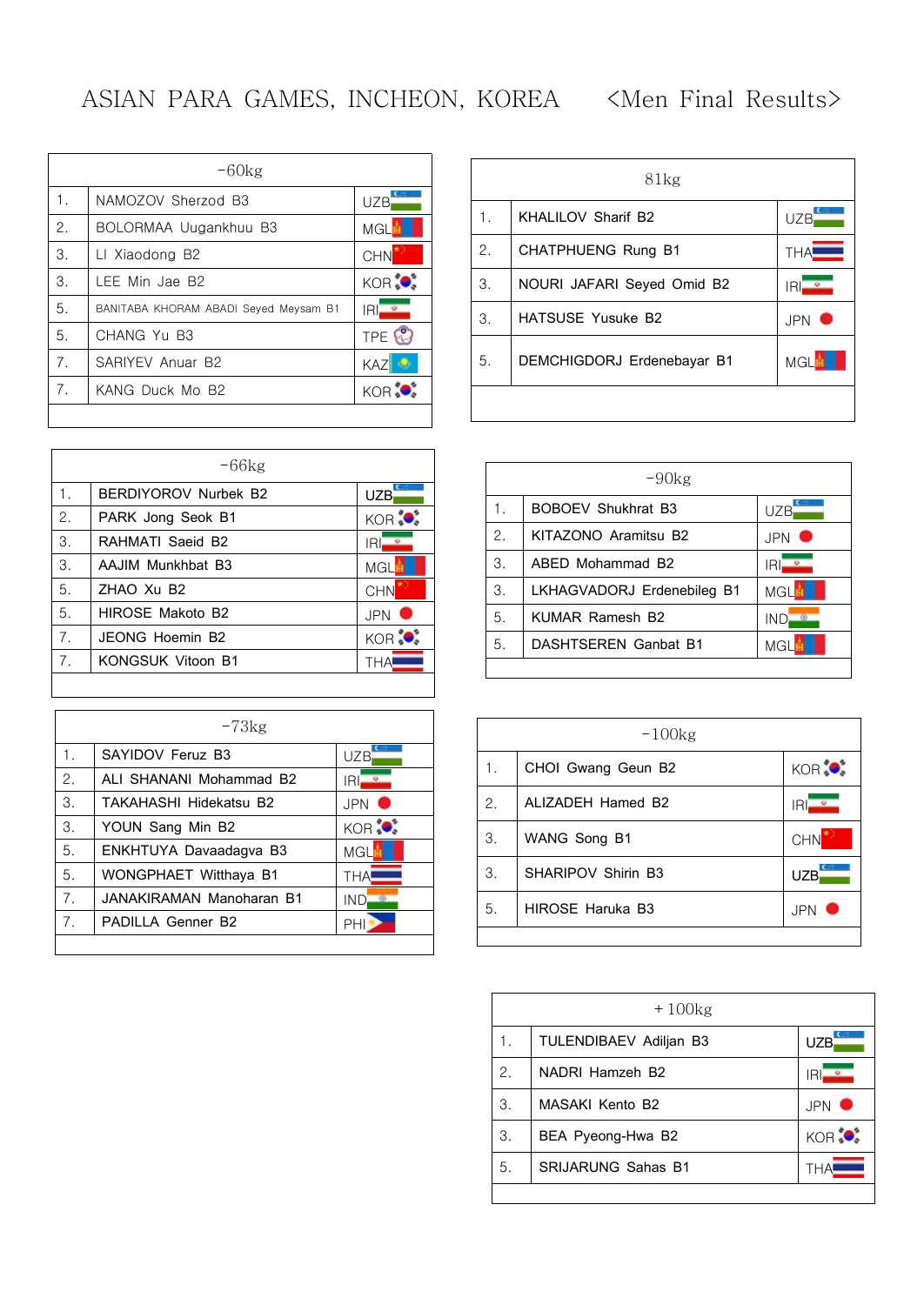#### ASIAN PARA GAMES, INCHEON, KOREA <Women Final Results>

|    | $-48kg$                     |            |
|----|-----------------------------|------------|
| 1. | LI Liging B2                | <b>CHN</b> |
| 2. | LEE Kai-Lin B2              | TPE &      |
| 3. | HANGAI Shizuka B2           | <b>JPN</b> |
| 3. | BAASANDORJ Bolortungalag B3 | <b>MGL</b> |
| 5. | GANTULGA Oyun B1            | MGL        |
| 5. | JANUDOM Petoori B3          | THA        |
| 7. | RAVI Vijayashanthi B1       | ine        |
|    |                             |            |

|    | $-70$ kg                  |            |
|----|---------------------------|------------|
|    | ZHOU Qian B2              | <b>CHN</b> |
| 2. | RAHIMOVA Gulruh B3        | UZB        |
| З. | BATSUKH Khashtsetseg B2   | <b>MGL</b> |
| 4. | <b>TRACHU Pornsiri B1</b> | THA        |
|    |                           |            |

|    | $-78$ kg                |            |
|----|-------------------------|------------|
| 1. | NYAMAA Altantsetseg B3  | <b>MGL</b> |
| 2. | NANTHARAK Methawadee B1 | <b>THA</b> |
| 3. | CHINNASWAMY Pappathi B1 | IND        |
|    |                         |            |

|    | $-52kg$                   |      |
|----|---------------------------|------|
|    | SALAEVA Sevinch B3        | UZB  |
| 2. | ISHII Ayumi B2            | JPN. |
| 3. | SUNDARAMOORTHY Monisha B1 | INF  |
|    |                           |      |

| WANG Lijing B2                     |            |
|------------------------------------|------------|
|                                    | <b>CHN</b> |
| 2.<br>MIWA Junko B3                | <b>JPN</b> |
| 3.<br>GHUMRE Priyanka Annasaheb B2 | INI        |

|    | $+78kg$              |            |
|----|----------------------|------------|
|    | YUAN Yanping B2      | <b>CHN</b> |
| 2. | ALIMOVA Khayitjon B3 | UZB        |
|    |                      |            |

| ZHOU Tong B2               |            |
|----------------------------|------------|
|                            | <b>CHN</b> |
| YONEDA Mayumi B2<br>2.     | <b>JPN</b> |
| LKHAIJAV Turuunaa B1<br>З. | MGL        |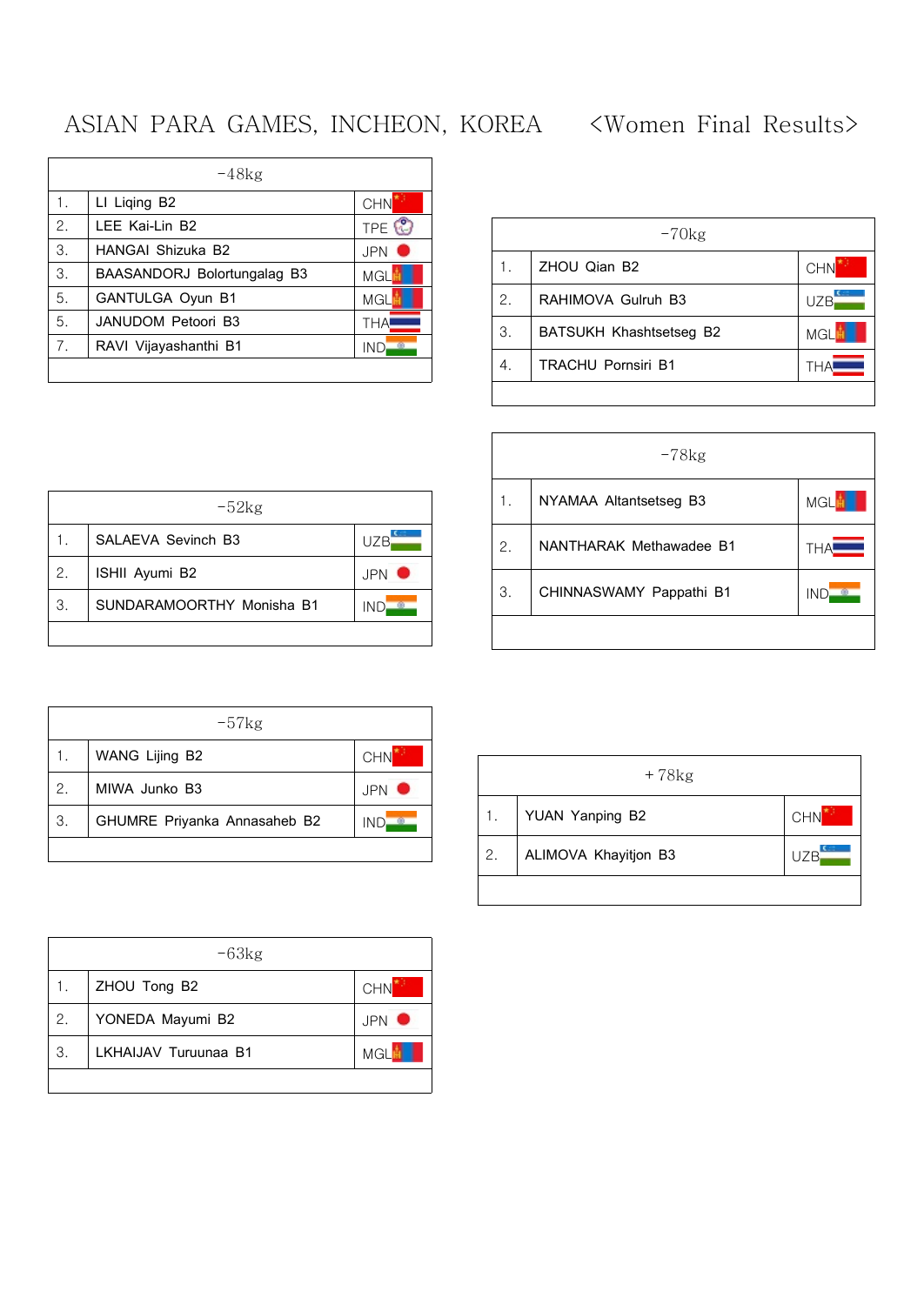|     |                     |                | 1st place      | 2nd place      | 3re place      | 5th place    | 7th place    |
|-----|---------------------|----------------|----------------|----------------|----------------|--------------|--------------|
| 1.  | UZB                 | Uzbekistan     | $\overline{7}$ | $\sqrt{2}$     | $\mathbf{1}$   |              |              |
| 2.  | CHN <sup>**</sup>   | China          | $\mathbf 5$    |                | $\sqrt{2}$     | $1\,$        |              |
| 3.  | MGL <sup>tt</sup>   | Mongolia       | $\mathbf{1}$   | $\mathbf{1}$   | $\sqrt{5}$     | $\sqrt{4}$   |              |
| 4.  | KOR                 | Korea, South   | $\mathbf{1}$   | $\mathbf{1}$   | $\mathfrak{S}$ |              | $\sqrt{2}$   |
| 5.  | $IRI$ $\frac{9}{2}$ | Iran           |                | 3              | $\mathfrak{S}$ | $\mathbf{1}$ |              |
| 6.  | JPN <sup>O</sup>    | Japan          |                | $\,4\,$        | $\overline{4}$ | $\sqrt{2}$   |              |
| 7.  | THA <b>LL</b>       | Thailand       |                | $\overline{2}$ |                | 3            | $1\,$        |
| 8.  | $IND_2$             | India          |                |                | $\,3$          | $\mathbf{1}$ | $\sqrt{2}$   |
| 9.  | PH <sub>2</sub>     | Philippines    |                |                |                |              | $1\,$        |
| 10. | TPE <sup>①</sup>    | Chinese Taipei |                | $\mathbf{1}$   |                | $\mathbf{1}$ |              |
| 11. | KAZ <b>O</b>        | Kazakhstan     |                |                |                |              | $\mathbf{1}$ |